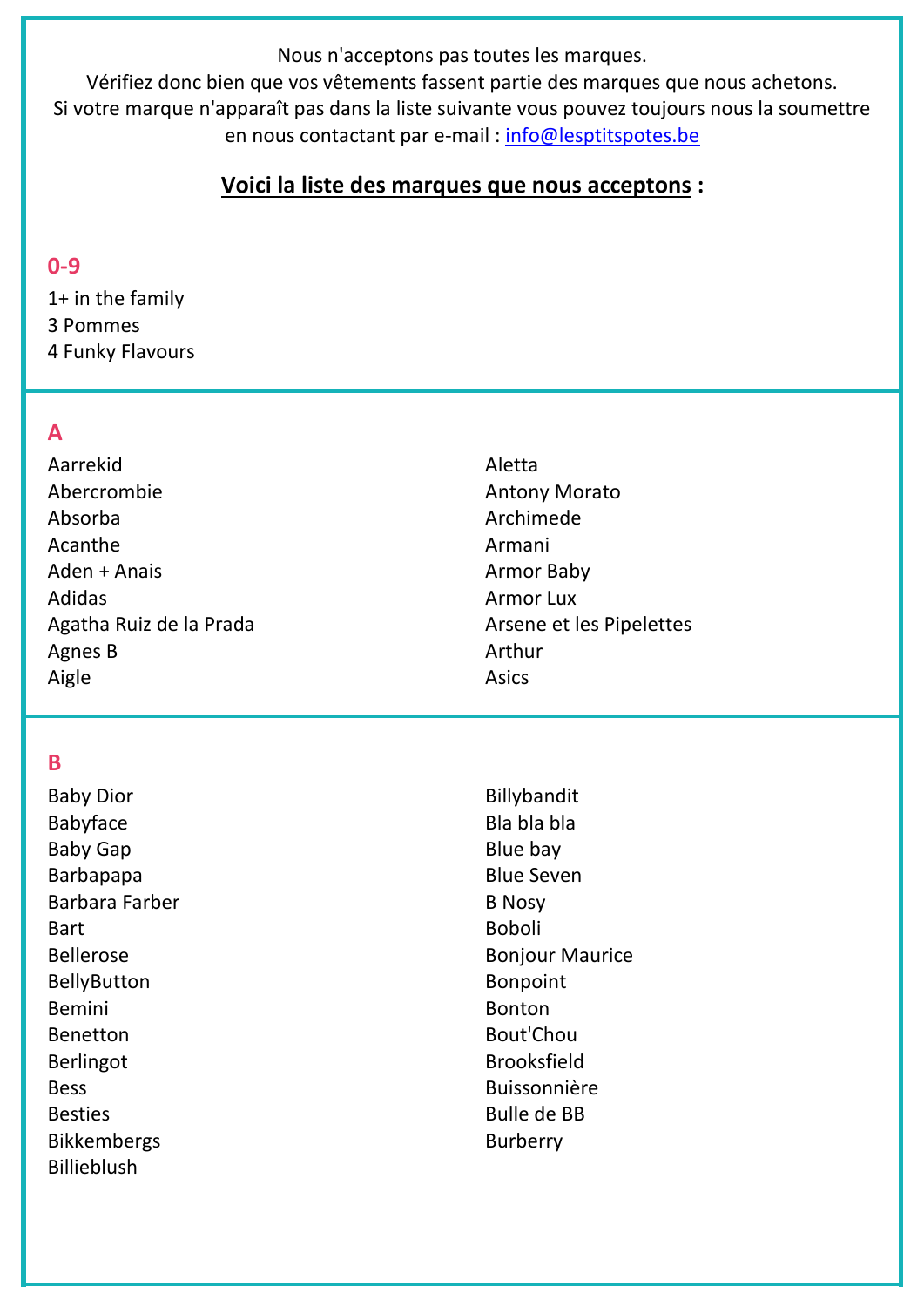### $\overline{C}$

**Cadet Rouselle** Cakewalk Calvin Klein Canada Goose Carrément beau Catimini Chevignon Chicco Chipie

### D

Dare2b Daily7 Desigual **Diesel Dior Dirkje** 

### E

**Eden Park** Eliane et Lena **Flle Elodie Details** 

## F

Feetje Filou & Friends Finger in the Nose Floriane

Fred & Ginger Fresk Froy and Dind

Fracomina

## G

Gaastra G-Star Gant Gap Garcia

Geox Grain de blé Gucci Guess Gymp

Clayeux Confetti Compagnie des petits Converse Coudémail **Cuddles and Smiles** Cyrillus

Cks

**Dkny** Dolce & Gabbana Domyos Dpam (Du Pareil Au Même) Ducky Beau

Emoi by Emonite **Eric Bompard** Esprit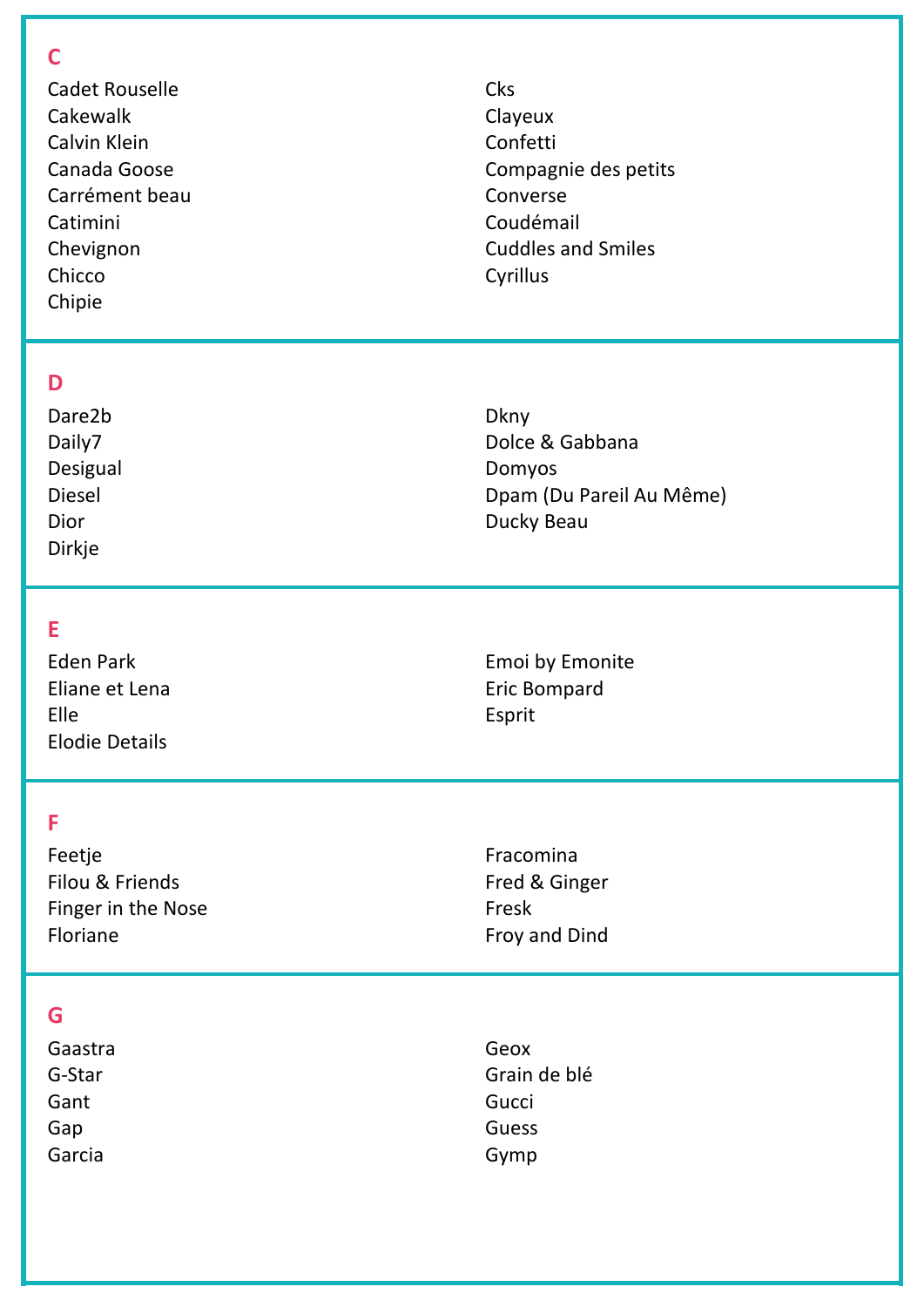#### **H**

Hackett Hampton Bays Hartford

### **I**

IKKS Il Gufo Imps & Elfs

#### **J**

Jacadi Jack Wolfskin Jacky Baby JBC Jean Bourget Jean Paul Gaultier Jeux d'enfant

### **K**

Kenzo Kid cool Kidz Art Kidz Nation

### **L**

La compagnie des petits Lacoste Lassig Laura Ashley Le Chic Le marchand d'étoiles Lemon Bert Le petit Marcel Le phare de la baleine Le temps des cerises Lee Lee Cooper Les bébés de Floriane

Hilde & Co Hublot Hugo Boss

Interdit de me gronder I Play

Jodhpur Jottum Joules Jubel Juicy Couture J&Joy

Kiekeboe Koeka Koko Noko

Levi's Lief ! Lili Gaufrette Linvosges Lisa Rose Little Marc Jacobs Little Marcel Liu Jo Lola Palacios Losan Louise Louise Lugik Lulu castagnette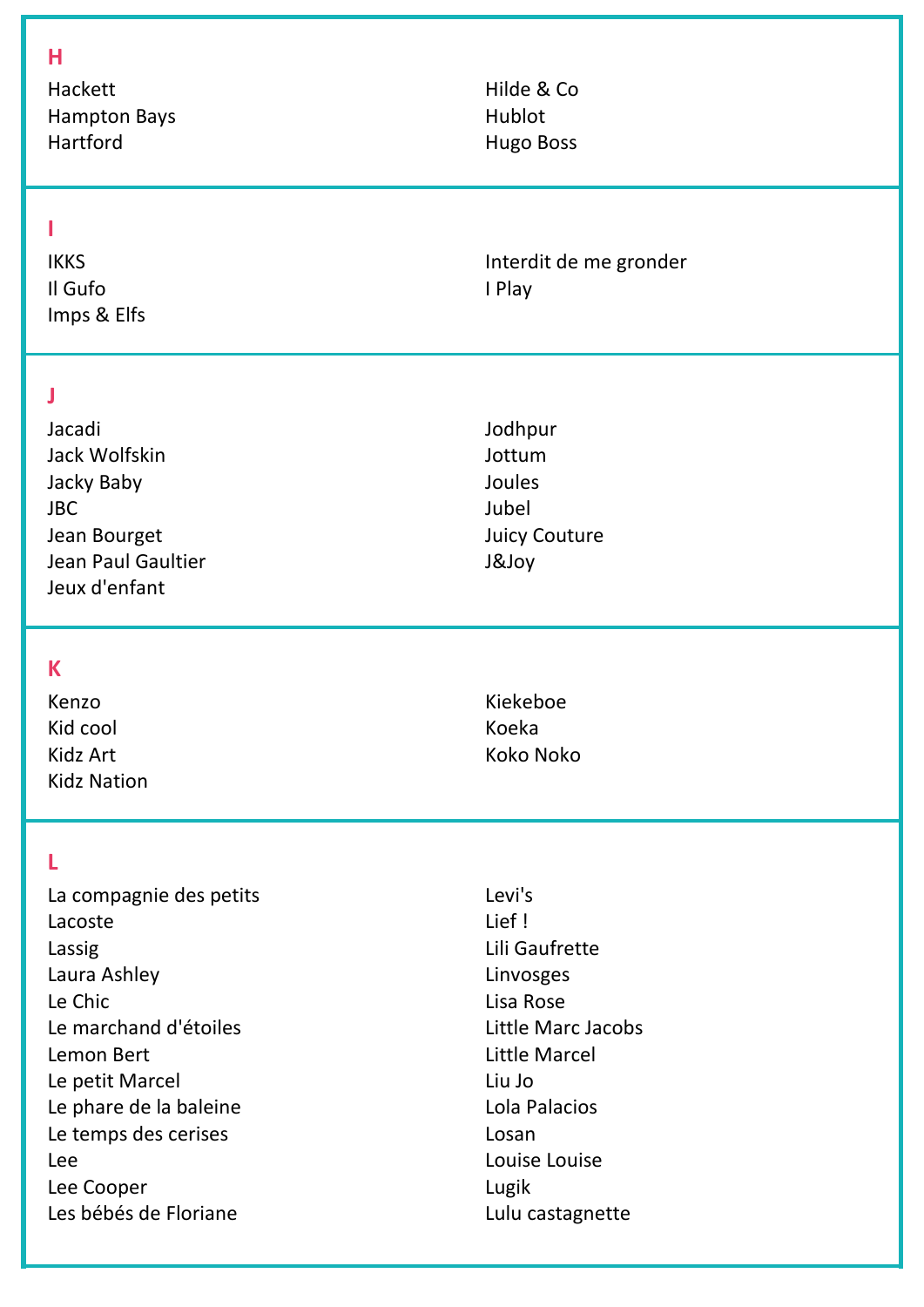#### M

Mango Kids Marc Jacobs Marcel et Léon Marèse **Marithe Francois Girbaud** Marni Massimo Dutti Mayoral Maya Mc Gregor Mer du nord

### **Mexx** Milla Star Miniman Mim Pi Molli Moncler Moodstreet Moschino Mothercare **Moulin Roty**

### **N**

Naf Naf Name it Napapjiri **Natalys Next Nike** 

## $\overline{O}$

O'neill Oilily Okaidi-Obaibi One More In The Family

### P

Patrizia Pepe **Paul Smith** Pauline B Pepe jeans Petit bateau Petit Béguin **Petit Filou** P'tit Filou

**Petit Saint James** Piccalilly Pigeon Organic

Play Up Poivre Blanc Pudding Puma Pyrenex

# $\overline{\mathbf{Q}}$

Quapi Quechua Quiksilver

### Noé & Zoé **Nono** Nononsense **Noppies** Noukie's

**Original Marines** Oscar et Valentine Osh koch b'gosh Oxbow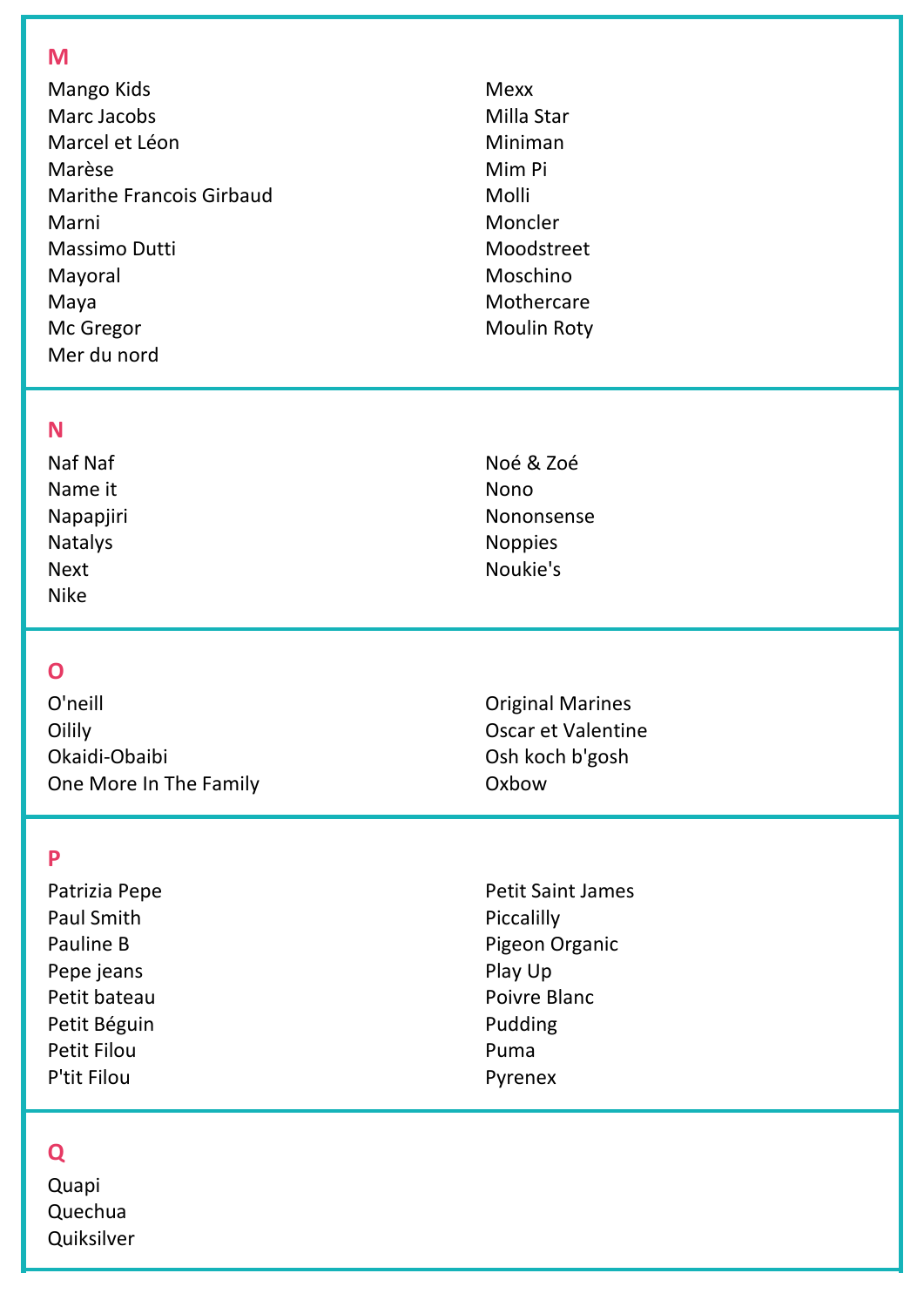#### R

Ralph Lauren **Red Castle** Reebok Regatta Repetto

Replay Ripcurl **River Woods** Roxy

## $\overline{\mathsf{S}}$

s.Oliver **Saint James** Sarabanda Scapa Scotch R'Belle Scotch & Soda Sergent Major Sisley

### T

Tape à l'œil **Tartine et Chocolat** Ten The North Face **Terre de Marins** Timberland

Smafolk Someone Sorry 4 The Mess Speedo **Steiff Stella Mccartney Stones and Bones** Sucre d'Orge

**Tommy Hilfiger Tom Tailor** Troizenfants **Tuc Tuc** Tumble 'n dry **Tutto Piccolo** 

### $\overline{U}$

### $\overline{\mathsf{V}}$

Vans Versace Vertbaudet Vilebrequin Vingino

#### W

**WE** Week-end à la mer What's up kids Wiplala